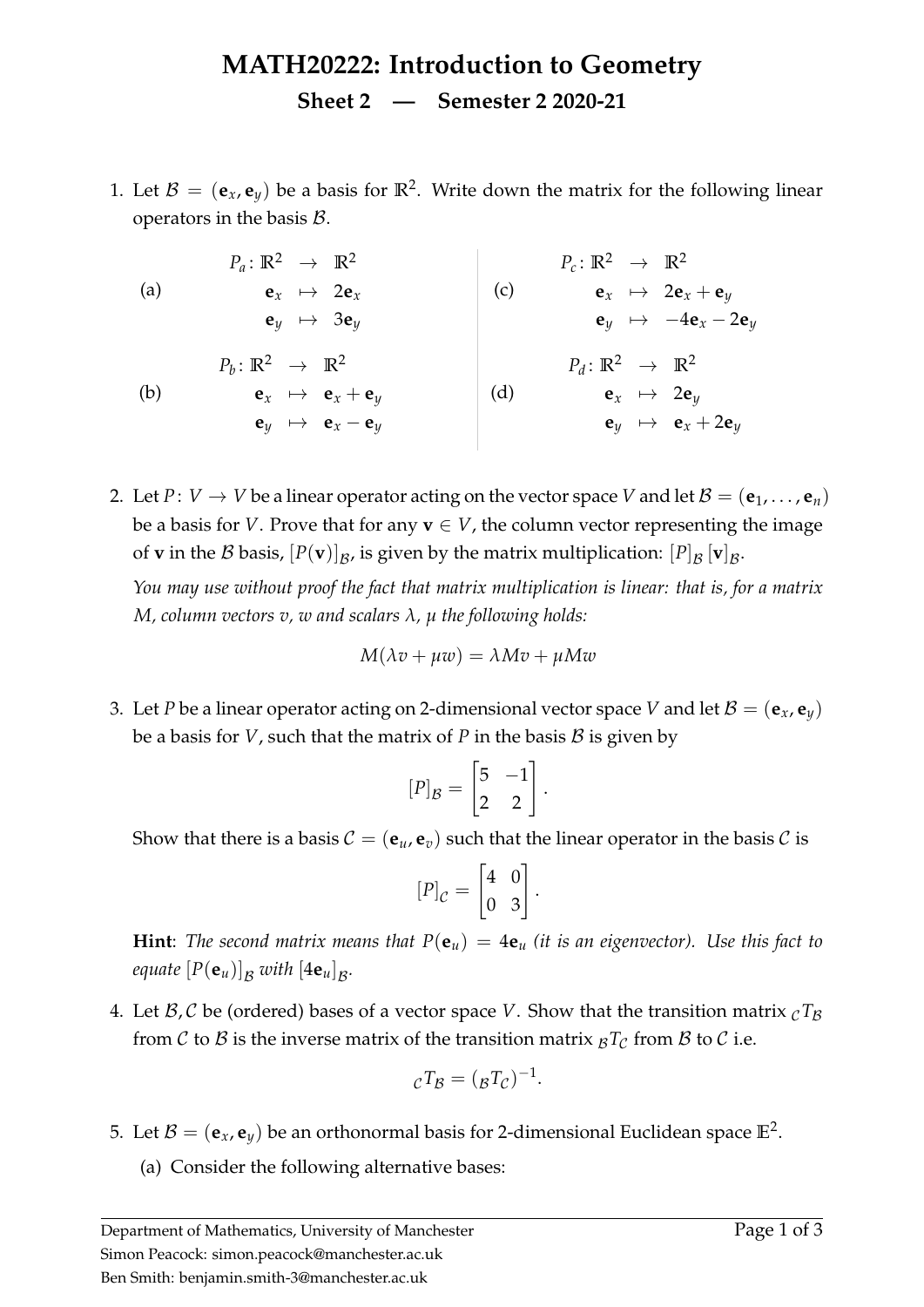## **MATH20222: Introduction to Geometry: Sheet 2— Semester 2 2020-21**

(i) 
$$
C_i = (\mathbf{e}_x, -\mathbf{e}_y)
$$
 (ii)  $C_{ii} = (\frac{\mathbf{e}_x + \mathbf{e}_y}{\sqrt{2}}, \frac{\mathbf{e}_y - \mathbf{e}_x}{\sqrt{2}})$ 

In each case write down the transition matrix from  $\beta$  to  $\mathcal{C}_{\bullet}$  and calculate the transition matrix from  $C_{\bullet}$  to  $B$ .

- (b) For e[a](#page-0-0)ch of the linear operators  $P_a$  and  $P_b$  $P_b$  from question [1](#page-0-2) calculate the matrix for the linear operator in each  $C$  basis above.
- <span id="page-1-0"></span>6. Let  $B = (\mathbf{e}_x, \mathbf{e}_y, \mathbf{e}_z)$  be an orthonormal basis for  $\mathbb{E}^3$ . Calculate the determinant and trace for each of the following linear operators:

| \n $P_a: \mathbb{R}^2 \rightarrow \mathbb{R}^2$ \n | \n $P_c: \mathbb{R}^2 \rightarrow \mathbb{R}^2$ \n |
|----------------------------------------------------|----------------------------------------------------|
| \n $e_x \rightarrow e_x + e_y$ \n                  | \n $e_y \rightarrow e_y + e_z$ \n                  |
| \n $e_z \rightarrow e_x + e_z$ \n                  | \n $e_z \rightarrow \mathbb{R}^2$ \n               |
| \n $P_b: \mathbb{R}^2 \rightarrow \mathbb{R}^2$ \n | \n $P_d: \mathbb{R}^2 \rightarrow \mathbb{R}^2$ \n |
| \n $P_b: \mathbb{R}^2 \rightarrow \mathbb{R}^2$ \n | \n $P_d: \mathbb{R}^2 \rightarrow \mathbb{R}^2$ \n |
| \n $e_x \rightarrow e_x - e_y$ \n                  | \n $e_y \rightarrow \sqrt{2}e_x - e_y + e_z$ \n    |
| \n $e_y \rightarrow e_y - e_z$ \n                  | \n $e_y \rightarrow \sqrt{2}(e_y + e_z)$ \n        |
| \n $e_z \rightarrow \sqrt{2}e_x + e_y - e_z$ \n    |                                                    |

- 7. For each linear operator in question [6:](#page-1-0)
	- (i) Determine if the operator is orthogonal or not.

**Note**: *It may be useful to recall a fact we learn about the determinant of an orthogonal operator.*

(ii) For  $\lambda \in \mathbb{R}$  define the scaled linear operator  $S: \mathbb{E}^3 \to \mathbb{E}^3$ , by  $S(\mathbf{v}) = \lambda P(\mathbf{v})$ . Determine the values of  $\lambda$  (if any exist) such that *S* is an orthogonal operator.